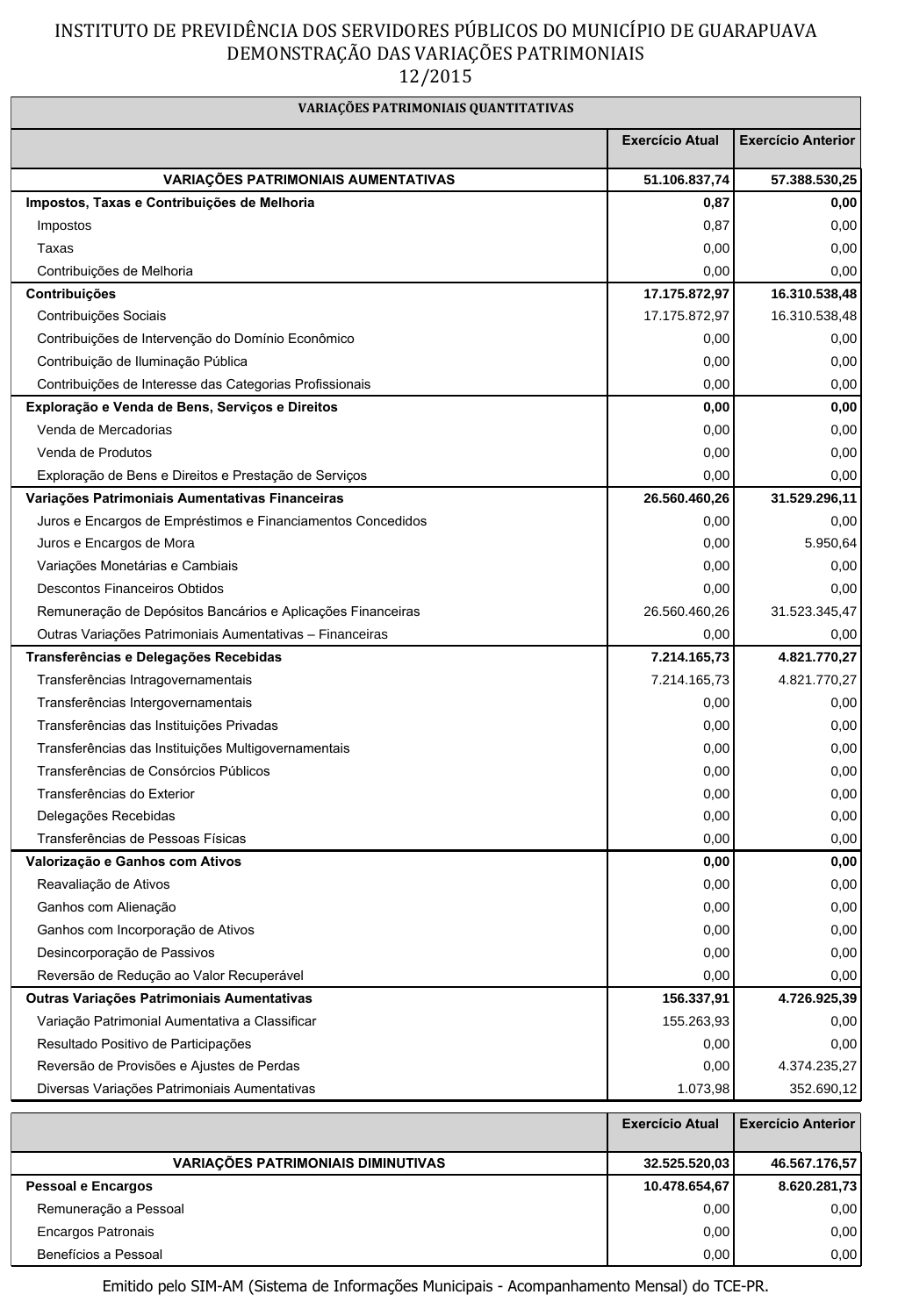## INSTITUTO DE PREVIDÊNCIA DOS SERVIDORES PÚBLICOS DO MUNICÍPIO DE GUARAPUAVA DEMONSTRAÇÃO DAS VARIAÇÕES PATRIMONIAIS  $12/2015$

| Custo de Pessoal e Encargos                                    | 0,00          | $0.00 \,$    |
|----------------------------------------------------------------|---------------|--------------|
| Outras Variações Patrimoniais Diminutivas - Pessoal e Encargos | 10.478.654.67 | 8.620.281.73 |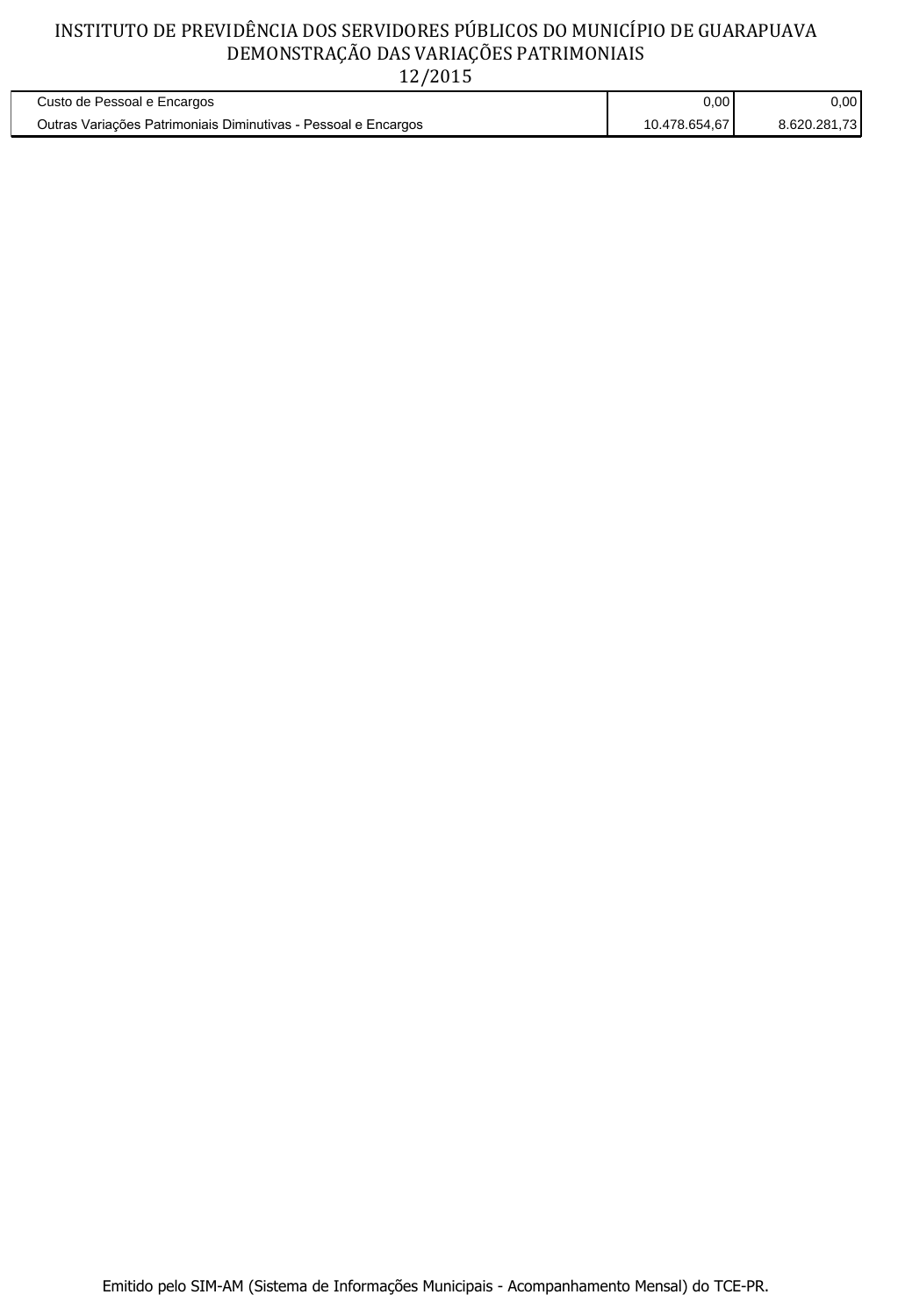## INSTITUTO DE PREVIDÊNCIA DOS SERVIDORES PÚBLICOS DO MUNICÍPIO DE GUARAPUAVA DEMONSTRAÇÃO DAS VARIAÇÕES PATRIMONIAIS

12/2015

|                                                          | <b>Exercício Atual</b> | <b>Exercício Anterior</b> |
|----------------------------------------------------------|------------------------|---------------------------|
| <b>Benefícios Previdenciários</b>                        | 0,00                   | 0,00                      |
| Aposentadorias e Reformas                                | 0,00                   | 0,00                      |
| Pensões                                                  | 0,00                   | 0,00                      |
| Outros Benefícios Previdenciários                        | 0,00                   | 0,00                      |
| <b>Benefícios Assistenciais</b>                          | 0,00                   | 0,00                      |
| Benefícios de Prestação Continuada                       | 0,00                   | 0,00                      |
| <b>Benefícios Eventuais</b>                              | 0,00                   | 0,00                      |
| Políticas Públicas de Transferência de Renda             | 0,00                   | 0,00                      |
| Outros Benefícios Assistenciais                          | 0,00                   | 0,00                      |
| Uso de Bens, Serviços e Consumo de Capital Fixo          | 215.370,24             | 208.591,31                |
| Uso de material de consumo                               | 8.543,88               | 8.330,08                  |
| Serviços                                                 | 206.826,36             | 200.261,23                |
| Depreciação, Amortização e Exaustão                      | 0,00                   | 0,00                      |
| Custo de Materiais, Serviços e Consumo de Capital Fixo   | 0,00                   | 0,00                      |
| Variações Patrimoniais Diminutivas Financeiras           | 0,00                   | 0,00                      |
| Juros e Encargos de Empréstimos e Financiamentos Obtidos | 0,00                   | 0,00                      |
| Juros e Encargos de Mora                                 | 0,00                   | 0,00                      |
| Variações Monetárias e Cambiais                          | 0,00                   | 0,00                      |
| <b>Descontos Financeiros Concedidos</b>                  | 0,00                   | 0,00                      |
| Outras Variações Patrimoniais Diminutivas Financeiras    | 0,00                   | 0,00                      |
| Transferências e Delegações Concedidas                   | 0,00                   | 0,00                      |
| Transferências Intragovernamentais                       | 0,00                   | 0,00                      |
| Transferências Intergovernamentais                       | 0,00                   | 0,00                      |
| Transferências a Instituições Privadas                   | 0,00                   | 0,00                      |
| Transferências a Instituições Multigovernamentais        | 0,00                   | 0,00                      |
| Transferências a Consórcios Públicos                     | 0,00                   | 0,00                      |
| Transferências ao Exterior                               | 0,00                   | 0,00                      |
| Execução Orçamentária Delegada                           | 0,00                   | 0,00                      |
| Desvalorização e Perda de Ativos                         | 10.513.070,86          | 11.590.753,44             |
| Redução a Valor Recuperável e Ajuste para Perdas         | 10.513.070,86          | 11.590.753,44             |
| Perdas com Alienação                                     | 0,00                   | 0,00                      |
| Perdas Involuntárias                                     | 0,00                   | 0,00                      |
| Incorporação de Passivos                                 | 0,00                   | 0,00                      |
| Desincorporação de Ativos                                | 0,00                   | 0,00                      |
| <b>Tributárias</b>                                       | 0,00                   | 0,00                      |
| Impostos, Taxas e Contribuições de Melhoria              | 0,00                   | 0,00                      |
| Contribuições                                            | 0,00                   | 0,00                      |
| Custo com Tributos                                       | 0,00                   | 0,00                      |
| Outras Variações Patrimoniais Diminutivas                | 11.318.424,26          | 26.147.550,09             |
| Premiações                                               | 0,00                   | 0,00                      |
| Resultado Negativo de Participações                      | 0,00                   | 0,00                      |
| Incentivos                                               | 0,00                   | 0,00                      |
| Subvenções Econômicas                                    | 0,00                   | 0,00                      |
| Participações e Contribuições                            | 0,00                   | 0,00                      |
| VPD de Constituição de Provisões                         | 11.316.135,74          | 26.144.499,87             |
| Custo de Outras VPD                                      | 0,00                   | 0,00                      |
| Diversas Variações Patrimoniais Diminutivas              | 2.288,52               | 3.050,22                  |
| <b>RESULTADO PATRIMONIAL DO PERÍODO</b>                  | 18.581.317,71          | 10.821.353,68             |